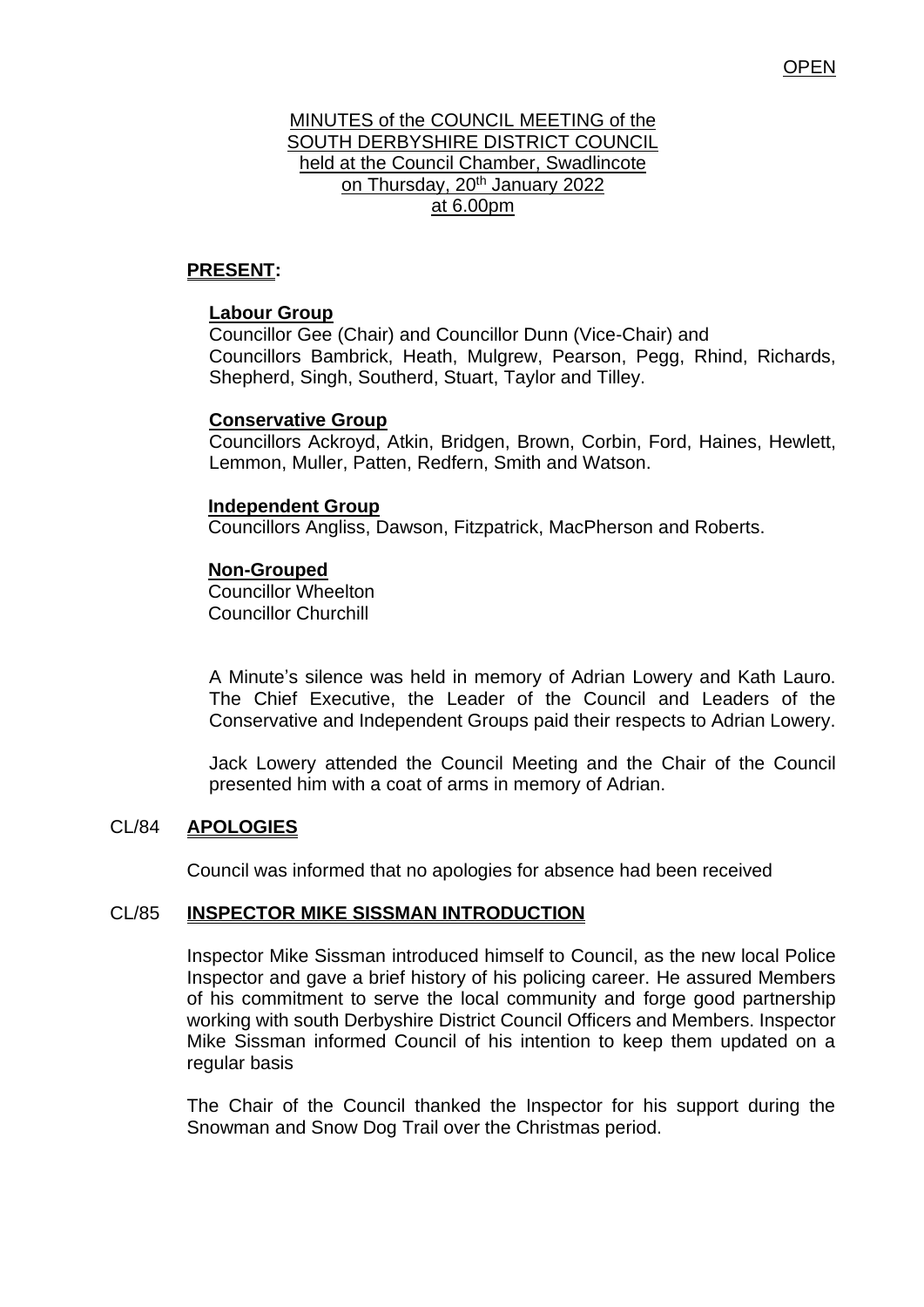Members thanked the Inspector for introducing himself and for the good work being carried, in particular knife and youth crime, Domestic Abuse and Child Protection.

### CL/86 **TO CONFIRM THE OPEN MINUTES OF THE COUNCIL MEETINGS**

The Open Minutes of the Council Meetings held on the 4<sup>th</sup> November 2021 (CL/62-CL/83) were approved as a true record.

Under Rule 16.5 of the Council Procedure rules Members requested that a recorded vote be taken.

The Members who voted in favour of the minutes above were:

Councillors: Angliss, Atkin, Ackroyd, Bambrick, Bridgen, Brown, Churchill Corbin, Dawson, Dunn, Fitzpatrick, Ford, Gee. Haines, Heath, Hewlett, Lemmon, MacPherson, Mulgrew, Muller, Patten, Pearson, Pegg, Redfern, Rhind, Richards, Roberts, Shepherd, Singh, Smith, Southerd, Stuart, Taylor Tilley, Watson and Wheelton

## CL/87 **DECLARATIONS OF INTEREST**

Council was informed that no declarations of interest had been received

## CL/88 **ANNOUNCEMENTS FROM THE CHAIR**

The Chair of the Council addressed Members and updated them on his attendance at various events during the Christmas period which included the Merry Christmas Stories at the Snowdome, the Snowman and the Snow Dog Trail in Swadlincote, the Belmont School Carol Service and a Tree Planting Ceremony at Cadley Care Home. A short video was presented to Council highlighting the many events that took place during this period.

### CL/89 **ANNOUNCEMENTS FROM THE LEADER**

The Leader of the Council announced how the pension credit campaign had exceeded expectations and that the fly tipping fines imposed by courts had impacted positively with December 2021 having the lowest number of incidents in the last 11 years. The Snowman and Snow Dog Trail in Swadlincote had been hailed as a great success and all those concerned were thanked by the Leader. Members were informed that the Freeport was progressing and that the Final Business Case was expected to be circulated on 31st January 2022.

### CL/90 **ANNOUNCEMENTS FROM THE HEAD OF PAID SERVICE**

The Head of Paid Service informed the Council that he and the Leader would send a letter of condolence to Ken Walker on the passing of his wife, Freda. Members were informed that a Freeport Report would be presented at the 10<sup>th</sup> February 2022 Finance and Management Committee. The Head of Paid Service informed Members of the success of the online Community Area Meetings and that an update report would be brought to Council following another round of online meetings.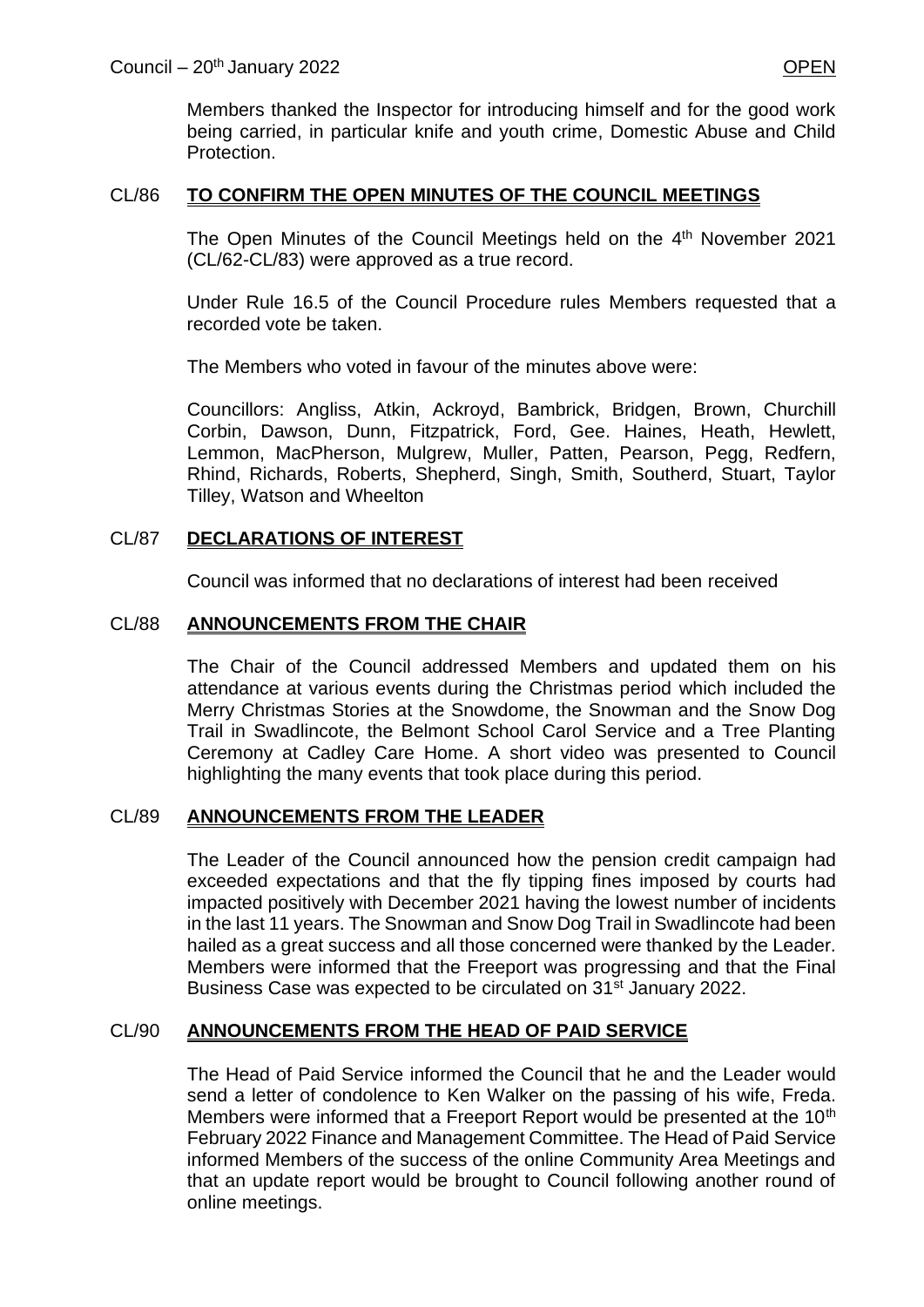#### CL/91 **QUESTIONS BY MEMBERS OF THE PUBLIC PURSUANT TO COUNCIL PROCEDURE RULE NO. 10**

Council was informed that no questions had been received.

#### CL/92 **QUESTIONS BY MEMBERS OF THE COUNCIL PURSUANT TO COUNCIL PROCEDURE RULE NO. 11**

Council was informed that no questions had been received

### CL/93 **TO CONSIDER ANY NOTICES OF MOTION**

In Accordance with Council Procedure Rule No. 12 Councillor Fitzpatrick moved the following motion:

At the Annual Council of May 2021, Councillor Richards brought forward a motion to allow Special Responsibility Allowances to be awarded to a second opposition groups at SDDC. A late amendment to his own proposal saw a clause being added that only groups registered as political parties at the Electoral Commission would be liable for such SRA's.

When this motion came before full council in November 2021 for ratification, the South Derbyshire Independent Group stated clearly that the proposal had introduced a clear inequality to the Council, that being that Independent Councillors who wished to form an opposition group at SDDC were to be treated differently to those Councillors who may belong to a political party recognised by the Electoral Commission. To our group this was a clear case of "all Councillors are equal, but some are more equal than others." Despite our arguments that ratification was passed and became part of the SDDC Rules.

Having never asked for this rule change and stating before full council that if SRA's were offered to our members under the rule change that they would rescind or donate such payments to charity, our Group cannot stand by and allow a clear inequality to exist at the heart of this council.

Whatever the best intentions of Councillor Richards motion were, in our opinion those intentions have been betrayed by the introduction of inequality into our Council and it is for that reason only that our Group are bringing this vote of no confidence in his leadership of this council.

Councillor Richards opposed the motion that sought to bring about political change of a decision approved by Annual Council in May 2021 and asked Members to consider the evidence when making their decision.

Councillor Churchill supported the Leadership of the Council and did not agree with the content of the proposed motion.

Councillor Bridgen noted it was the responsibility of Council to always act with honestly, integrity and in the best interests of the Local Authority and went on to praise the work that had been undertaken by the Leader of the Council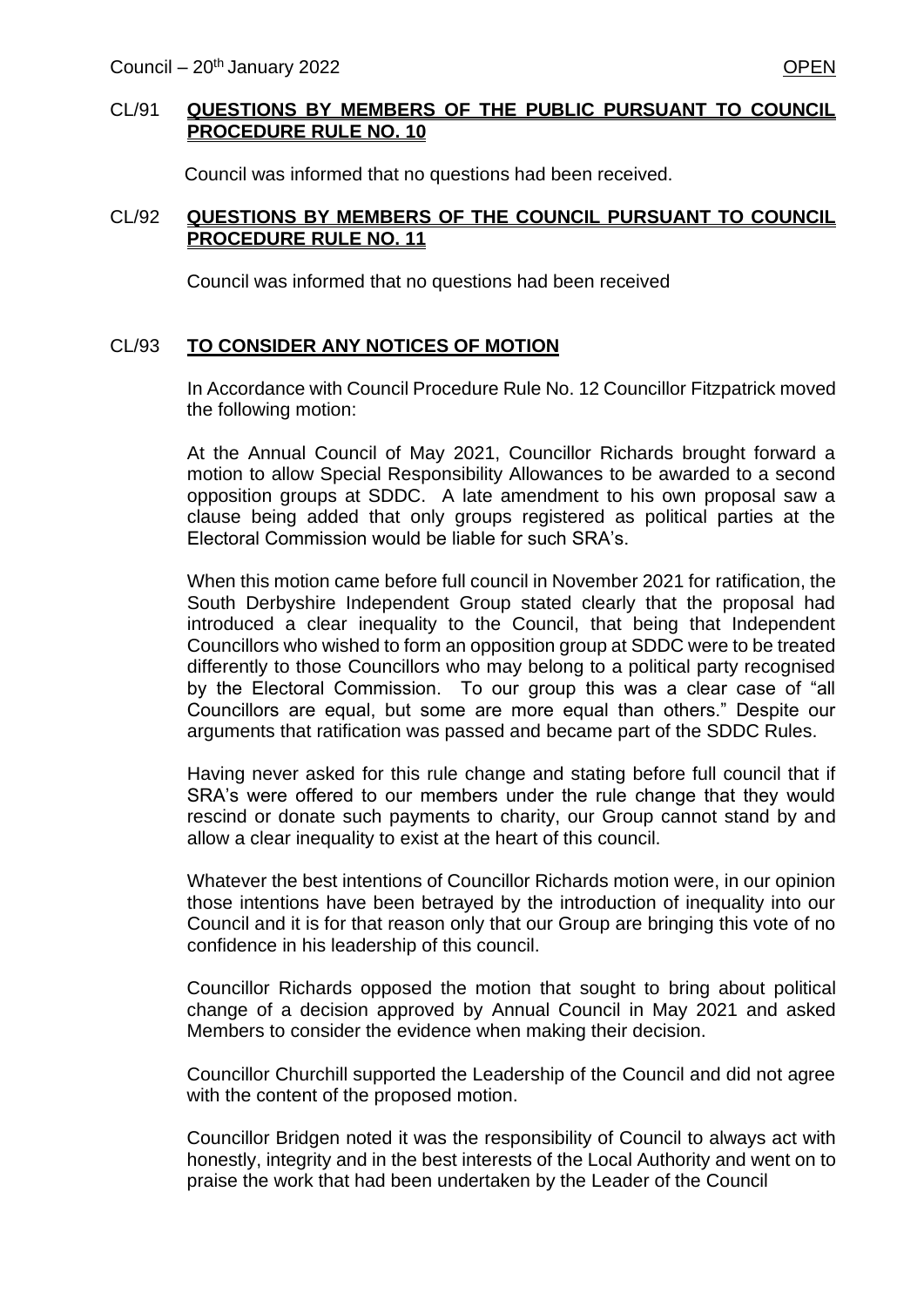# *RESOLVED:*

## *The Council did not approve a vote of no confidence in Councillor Richards' leadership of the Council.*

Under Rule 16.5 of the Council Procedure rules Members requested that a recorded vote be taken.

The Members who voted in favour of the above resolution were:

Councillors: Angliss, Dawson, Fitzpatrick, MacPherson and Roberts.

The Members who voted against the above resolution were:

Councillors Bambrick, Churchill, Dunn, Gee, Heath, Mulgrew, Pearson, Pegg, Rhind, Richards, Shepherd, Singh, Southerd, Stuart, Taylor Tilley and Wheelton

The Members who abstained were:

Councillors Atkin, Ackroyd, Bridgen, Brown, Corbin, Ford, Haines, Hewlett, Lemmon, Muller, Patten, Redfern, Smith and Watson

## CL/94 **GAMBLING ACT 2005 POLICY**

The Senior Licensing Officer presented the report to Council and outlined minor changes following consultation. Members were informed that the report had been approved by the Environmental and Development Services Committee in November 2021

# *RESOLVED:*

### *That Members approved the Council's Gambling Act 2005 Statement of Licensing Policy ("the Policy") and Local Area Profile Plan.*

### CL/95 **APPOINTMENT OF AN EXTERNAL AUDITOR 2023/24 TO 2021/28**

The Strategic Director (Corporate Resources) presented the report to Council that had been considered by the Audit Sub-Committee and requested full Council approval to continue with the appointment and explained that a decision was required before March 2022. It was explained that the National Framework was considered the best and most cost effective route for the Council

Councillor Watson, as a former Chair of Finance and Management Committee and Councillor Dunn as the Chair of Audit Sub-Committee fully supported the proposal.

### *RESOLVED:*

*Members approved that the Council should opt into the national procurement framework for the appointment of its External Auditor from the financial year 2023/24.*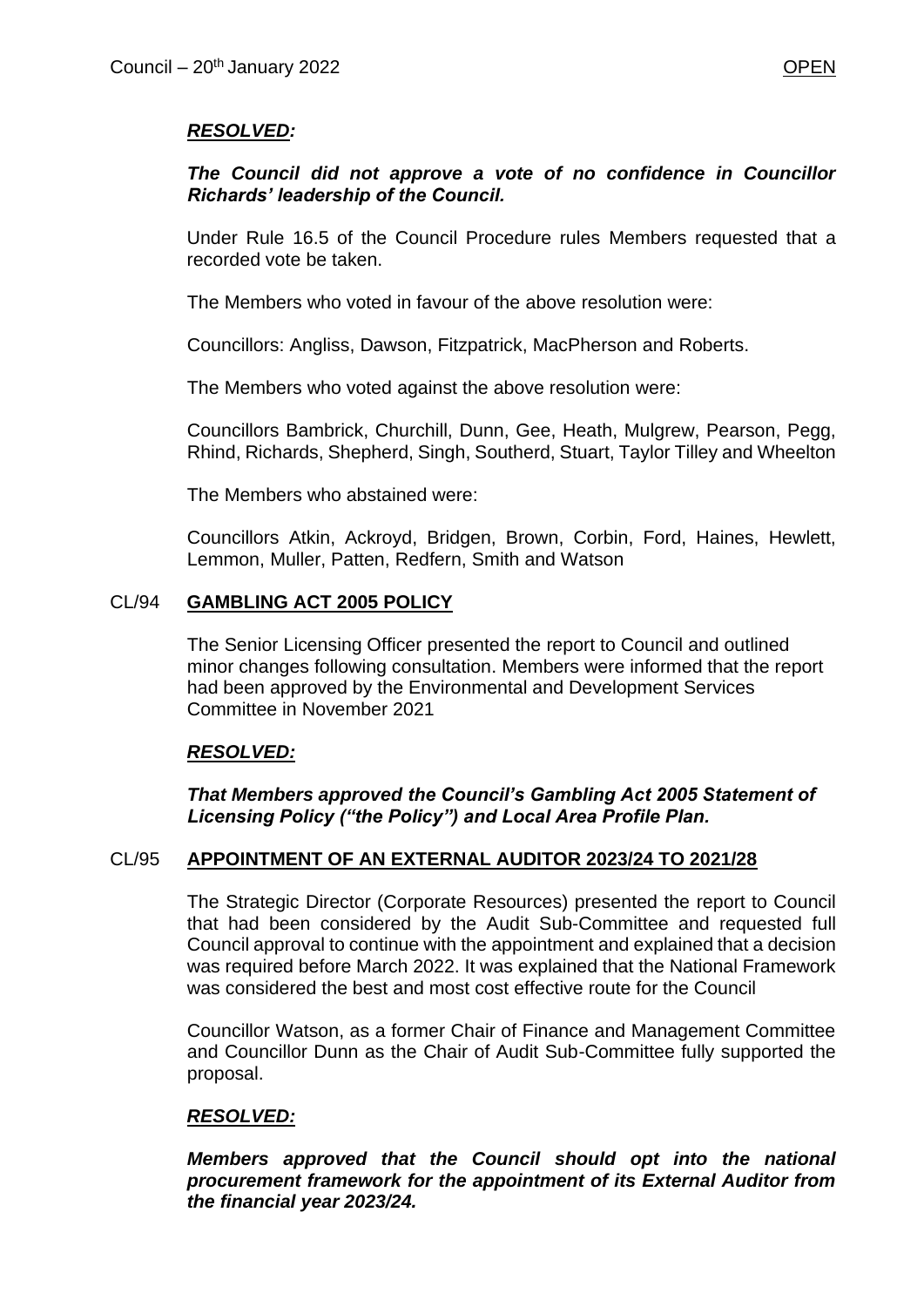### CL/96 **TO RECEIVE AND CONSIDER THE OPEN MINUTES OF THE FOLLOWING COMMITTEE MEETINGS:**

| <b>Committee</b>                                  | <b>Date</b> | <b>Minutes No's</b>  |
|---------------------------------------------------|-------------|----------------------|
| <b>Etwall Joint Management Committee</b>          | 06.01.21    | EL/08-EL/12          |
| <b>Planning Committee</b>                         | 01.06.21    | PL/01-PL/12          |
| <b>Planning Committee</b>                         | 22.06.21    | PL/13-PL/23          |
| <b>Audit Sub Committee</b>                        | 28.06.21    | AS/01-AS/14          |
| <b>Overview &amp; Scrutiny Committee</b>          | 01.09.21    | OS/01-OS/07          |
| <b>Audit Sub Committee</b>                        | 08.09.21    | AS/15-AS/23          |
| <b>Etwall Joint Management Committee</b>          | 22.09.21    | EL/01-EL/06          |
| <b>Environmental &amp; Development Services</b>   | 23.09.21    | EDS/138-EDS/145      |
| Committee                                         |             |                      |
| <b>Housing &amp; Community Services Committee</b> | 30.09.21    | <b>HCS/30-HCS/37</b> |
| <b>Finance &amp; Management Committee</b>         | 07.10.21    | FM/62-FM/71          |
| <b>Overview &amp; Scrutiny Committee</b>          | 13.10.21    | OS/08-OS/17          |
| Finance & Management Committee                    | 21.10.21    | FM/76-FM/84          |
| <b>Environmental &amp; Development Services</b>   | 11.11.21    | EDS/147-EDS/159      |
| Committee                                         |             |                      |
| <b>Housing &amp; Community Services Committee</b> | 18.11.21    | <b>HCS/42-HCS/53</b> |
| <b>Finance &amp; Management Committee</b>         | 25.11.21    | FM/90-FM/105         |
| <b>Audit Sub Committee</b>                        | 08.12.21    | AS/24-AS/37          |

### *RESOLVED:*

*That the above Committee Meetings Open Minutes were received and approved as a true record.*

### CL/97 **POLITICAL PROPORTIONALITY**

The Head of Legal and Democratic Services presented the report to Council and sought approval of the recommendations and allocation of seats as per Annexe A of the report.

### *RESOLVED:*

- *1.1 That Council approved and adopted the recommended allocation of seats to the Political Groups and Non-Grouped Members for the remainder of municipal year 2021/22.*
- *1.2 That Council allocated seats between the Political Groups and Non-Grouped Members as set out at Annexe 'A'.*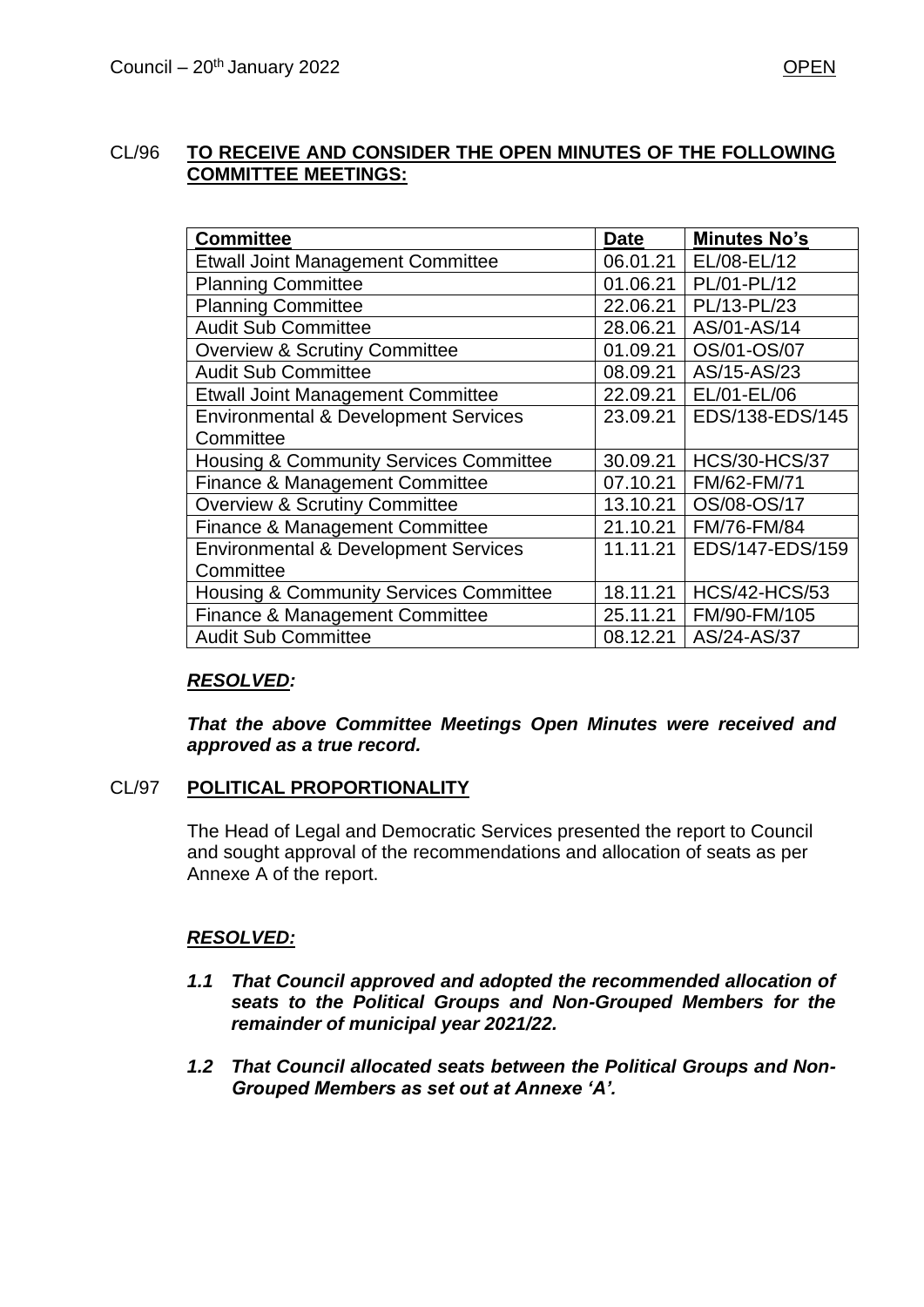### CL/98 **TO REVIEW THE COMPOSITIONS OF COMMITTEES, SUB-COMMITTEES, AND WORKING PANELS**

The Members reviewed the composition of Committees, Sub-Committees and Working Panels 2021-22 for the Labour Group, the Independent Group and the Non-Grouped Members.

Councillor Bridgen advised Council that she would submit in writing the Conservative Group Members for Committees, Sub-Committees and Working Panels.

## *RESOLVED:*

- *(1) That the amendments of Members to serve on Committees, Sub-Committees and Working Panels for the remainder of the Municipal year, as set out at Annexe "B" to these Minutes be received and noted.*
- **(2)** *That the amendments of Chairs and Vice-Chairs be received and noted as indicated in Annexe B" to these Minutes.*

## CL/99 **TO REVIEW THE COMPOSITIONS OF THE SUBSTITUTE PANELS**

The Members reviewed the composition of Substitute Panels 2021-22 for the Labour Group, the Independent Group and the Non-Grouped.

Councillor Bridgen advised Council that she would submit in writing the Conservative Group Members for Substitute Panels.

# *RESOLVED:*

*]*

*That the amendments of Members to serve on Substitute Panels, as set out at Annexe "C" to these Minutes, be received and noted.*

### CL/100 **TO REVIEW REPRESENTATION ON OUTSIDE BODIES**

Members reviewed the Outside Bodies representation list.

### *RESOLVED:*

*Council noted the following changes to the representation on Outside Bodies:* 

### *East Midlands Airport Liaison Committee*

*Councillor S Taylor Councillor Pegg Councillor Hewlett Councillor Churchill & Substitute Councillor Haines*